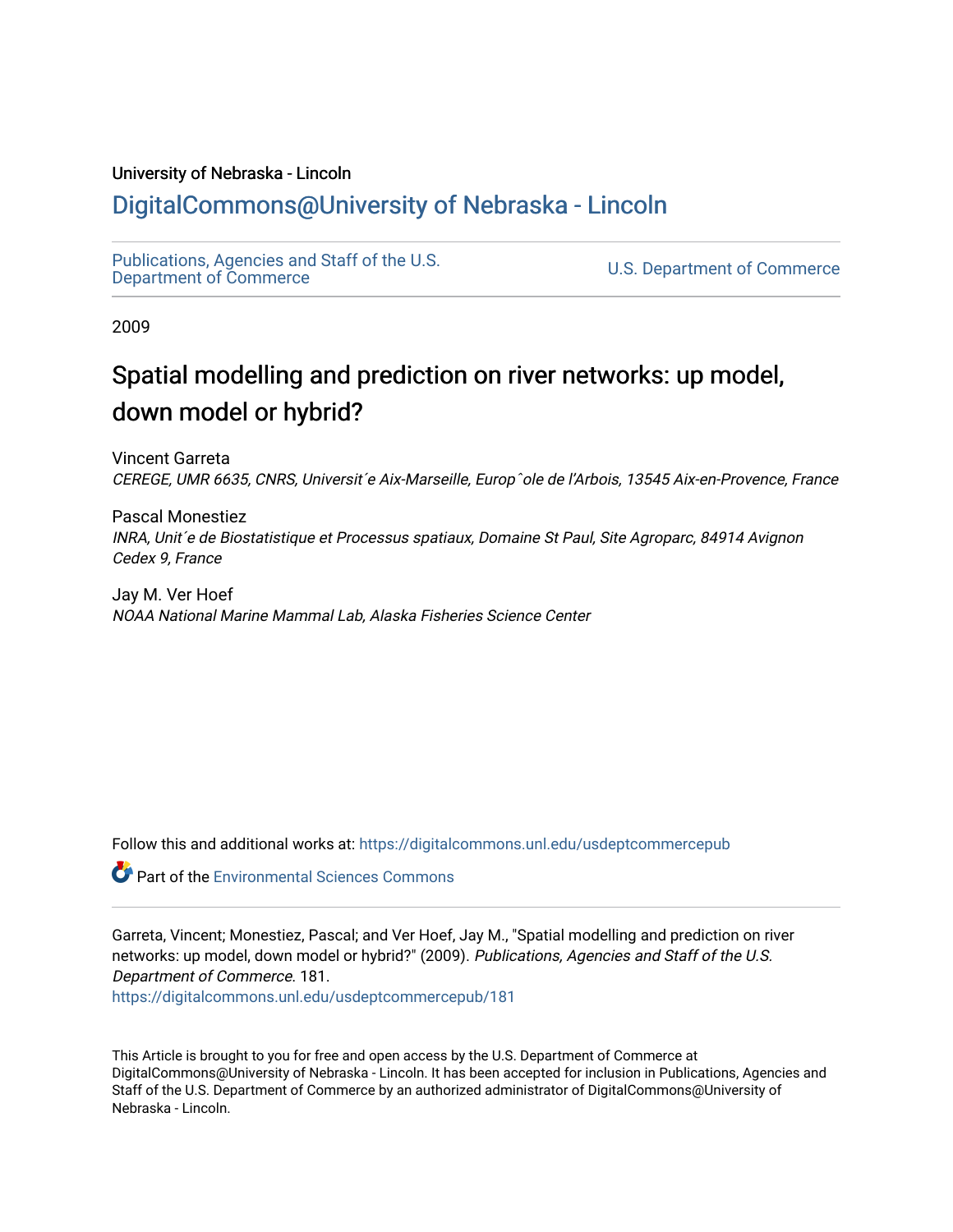# Spatial modelling and prediction on river networks: up model, down model or hybrid?

Vincent Garreta<sup>1∗,†</sup>, Pascal Monestiez<sup>2</sup> and Jay M. Ver Hoef<sup>3</sup>

<sup>1</sup>CEREGE, UMR 6635, CNRS, Université Aix-Marseille, Europôle de l'Arbois, 13545 Aix-en-Provence, France<br><sup>2</sup>INRA, Unité de Biostatistique et Processus spatiaux, Domaine St Paul, Site Agroparc, 84914 Avignon Cedex 9, Franc

#### SUMMARY

Preservation of rivers and water resources is crucial in most environmental policies and many efforts are made to assess water quality. Environmental monitoring of large river networks are based on measurement stations. Compared to the total length of river networks, their number is often limited and there is a need to extend environmental variables that are measured locally to the whole river network. The objective of this paper is to propose several relevant geostatistical models for river modelling. These models use river distance and are based on two contrasting assumptions about dependency along a river network. Inference using maximum likelihood, model selection criterion and prediction by kriging are then developed. We illustrate our approach on two variables that differ by their distributional and spatial characteristics: summer water temperature and nitrate concentration. The data come from 141 to 187 monitoring stations in a network on a large river located in the Northeast of France that is more than 5000 km long and includes Meuse and Moselle basins. We first evaluated different spatial models and then gave prediction maps and error variance maps for the whole stream network. Copyright © 2009 John Wiley & Sons, Ltd.

key words: geostatistics; covariance function; stream network; kriging

# 1. INTRODUCTION

Preservation of aquatic biotopes and ecosystem management of river networks are major issues in public policies. For example, rivers and water resources may be subjected to intensive agriculture, causing pollution such as nitrates or pesticides. Environmental monitoring of large river networks is often based on measurement stations. Compared to the total length of river networks, the number of monitoring stations is often limited and there is a need to extend environmental variables that are measured locally to the whole river network.

Copyright © 2009 John Wiley & Sons, Ltd. *Accepted 3 February 2009*

*Received 31 October 2008*

This article is a U.S. government work, and is not subject to copyright in the United States.

<sup>\*</sup>Correspondence to: Vincent Garreta, CEREGE, UMR 6635, CNRS, Université Aix-Marseille, Europôle de l'Arbois, 13545 Aix-en-Provence, France.

<sup>†</sup>E-mail: garreta@cerege.fr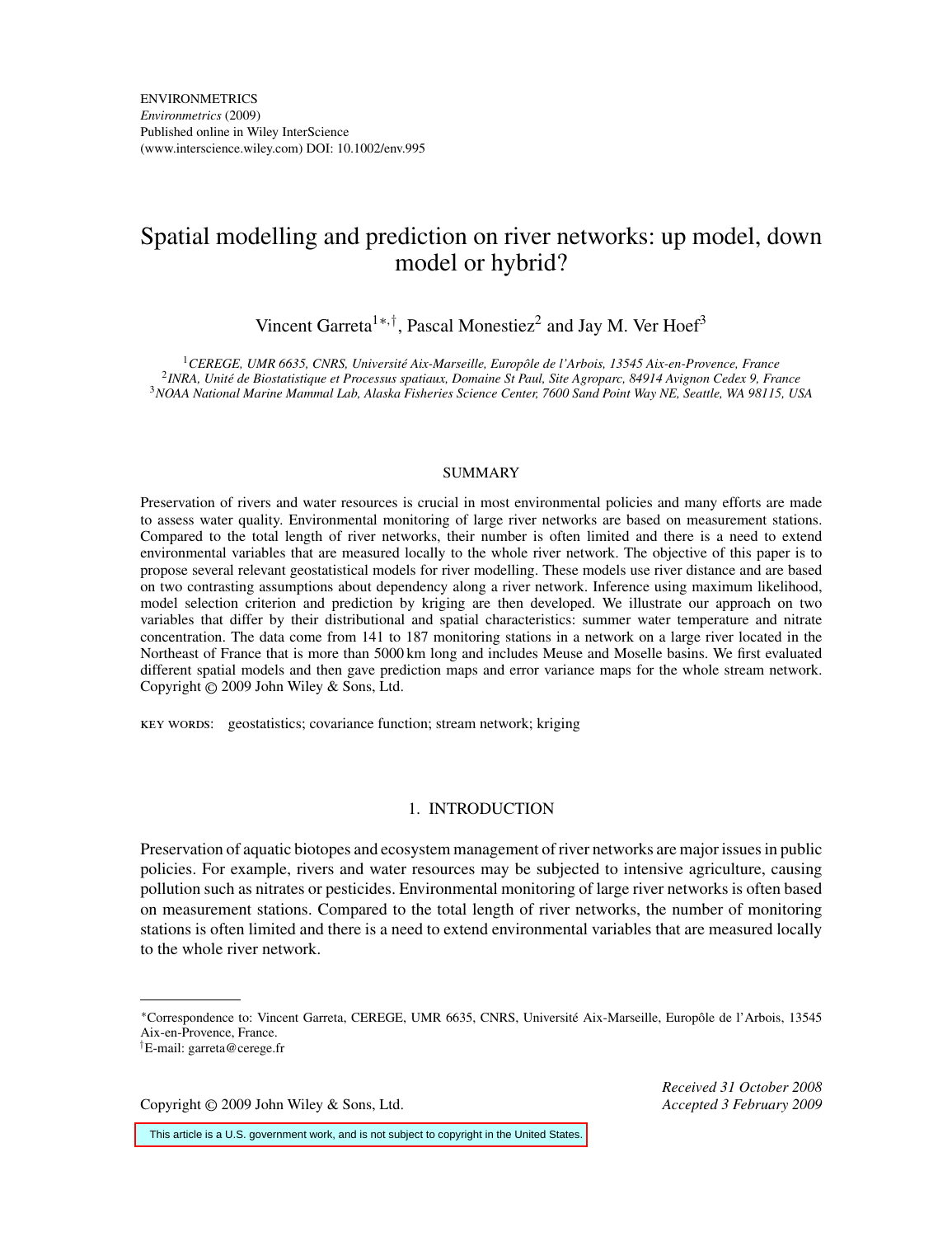#### V. GARRETA, P. MONESTIEZ AND J. M. VER HOEF

Geostatistics can carry out this objective, and it seems natural to use a distance that is meaningful for a river, i.e. calculated along the network. This distance is called 'stream distance' in Ver Hoef *et al*. (2006) and 'river distance' in Cressie *et al.* (2006). The adoption of standard models and methods of geostatistics (e.g. Cressie, 1991; Chilés and Delfiner, 1999) cannot then be carried out in a simple way for several reasons. Firstly, stationarity (i.e. the invariance in distribution, mean and/or covariance by spatial translation) must be redefined according to the support topology of river networks and distances. Secondly, for any set of points belonging to a river network, it is necessary to have models that ensure positive-definiteness of the spatial covariance function. Finally, different spatial patterns may result from different variables and processes, so it is desirable to have enough valid spatial covariance models to fit the different processes.

Currently, two broad classes of models answer these conditions and were proposed independently. They involve different assumptions on the nature of the mechanisms that generate spatial variation in the data. Monestiez *et al*. (2005) proposed a first kind of geostatistical model based on conditional independence at branching points, while Ver Hoef *et al*. (2006) and Cressie *et al.* (2006) proposed a family of models with total independence between branches.

First, consider the models that are defined by conditional independence at branching points. Branches are modelled conditionally on what happens downstream. They are built from one-dimensional random functions (RFs) and easy to simulate using standard conditional simulation methods. Bailly *et al.* (2006) developed this kind of model to fit spatial variation of anthropogenic drainage networks. Their principal limitation is the absence of an explicit model of covariance for points that are not in an upstream– downstream relationship. The only way to calculate them is through simulation. Beyond the lack of a simple characterization of the whole covariance, kriging can become very difficult, even impossible, for important sets of data, except by removing most of the data for prediction (the same limitation appears in Cressie and Majure (1997)).

Second, consider the models that are defined by kernel convolution (Ver Hoef *et al*., 2006) and are characterized by independence between branches. Built from a unilateral convolution kernel oriented upstream, they are not stationary by construction. Ver Hoef *et al*. (2006) provide a suite of models and showed how to add conditions on confluences to ensure stationarity in variance, and Cressie *et al.* (2006) used one set of confluence conditions and a particular model in a real application. De Fouquet and Bernard-Michel (2006) propose another point of view with another construction method of these models, extending them to the intrinsic hypothesis (variogram only exists).

In this paper, we show that the first models can be obtained in a similar way as the second by reversing the unilateral kernel downstream. Consequently, valid models of covariances can be given explicitly for all pairs of points, thus eliminating the main problem with those models. In the following, we call them *down* models in contrast to the models based on the upstream kernel which we call *up* models. This generalization and the resulting explicit expressions of spatial covariance allow us to implement classical methods in statistics, including maximum likelihood estimation, comparison and selection of models using Akaike information criterion (AIC) and kriging (interpolation at any network site).

These methods will be illustrated for a case study: the basin of the Meuse and the Moselle in the North-East of France. The dataset has two environmental variables sampled at 141 and 187 sites. These variables, summer water temperature and nitrate rates, have different characteristics. We model their spatial variation and map them everywhere on the river network by kriging.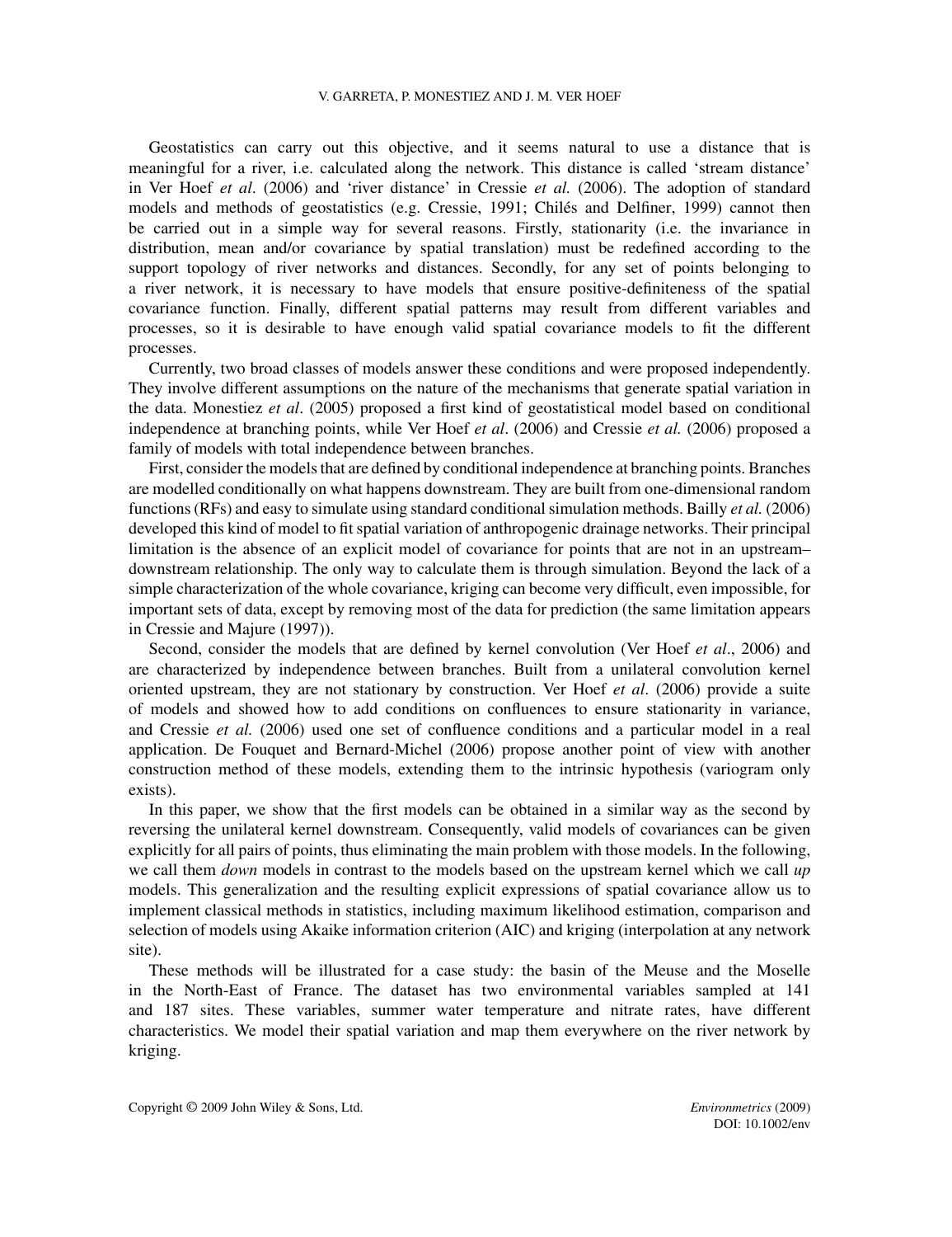#### SPATIAL PREDICTION ON RIVER NETWORK

#### 2. MODELS

Considering the modelling of a RF on river networks, the main difficulty is the proper specification of the RF on a support that is both continuous, i.e. locally equivalent to a one-dimension line, and topologically a tree with branching points. The spatial covariance structure must be positive definite for any finite subset of points belonging to the network, whether they are located at or between branching points. Most spatial covariance models used in  $\mathbb{R}$  or  $\mathbb{R}^2$  cannot be simply generalized to branching supports without revisiting the stationarity hypothesis and what happens to the covariance function at branching points (see an example of what can go wrong in Ver Hoef *et al*. (2006)).

#### *2.1. Definitions and notations for RF on river networks*

We first need to introduce some notation to facilitate the writing of further expressions. Some of them are borrowed from Cressie *et al.* (2006). A site or a point on the river network—noted *s* below—is indexed on a continuous support whether it is located at a branching point or between branching points. A segment is the set of points between two branching points or confluences. A confluence is a node of order 3 or more on the river network. Referring to the stream flow, upstream endpoints are named sources and the downstream endpoint the outlet or the mouth of the stream network. To keep the network simple, particular cases such as lakes or deltas are not considered here but remain possible since the global topology remains a tree.

Reusing Cressie's notation, we can define at any point *s*, the upstream domain noted ∨(*s*) and the downstream domain noted  $\wedge$ (*s*). For two points *s* and *t*, a distance  $\Delta = d(s, t)$  is defined as the stream distance along the river path if one of the two points belongs to the downstream domain of the other. We note  $s \to t$  when *t* belongs to  $\land$ (*s*) and the two points are said to be *flow-connected* (Figure 1(a)).

When two points are *flow-unconnected*, then neither *s* belongs to  $\wedge$ (*t*) nor *t* belongs to  $\wedge$ (*s*). In this case, let *u* be the upper common confluence in  $\land$ (*s*)  $\cap$   $\land$ (*t*). To be concrete, let *s* be at least as far, or farther, upstream than *t*, but on a different branch. Then the relationship between *s* and *t* is denoted  $s \nightharpoonup t$ , and  $s \rightarrow u$ ,  $t \rightarrow u$  and  $d(s, u) \geq d(t, u)$  (Figure 1(b)). Then the distance  $d(s, t)$  depends on two quantities  $\Delta_1$  and  $\Delta_2$  where  $\Delta_1 = d(s, u)$  and  $\Delta_2 = d(t, u)$  with  $\Delta_1 \geq \Delta_2$ . The distance can be written as the sum  $d(s, t) = \Delta_1 + \Delta_2$  but in most cases the covariance function will depend on both terms  $\Delta_1$ and  $\Delta_2$  and not only on the sum.



Figure 1. Notation for distance function at a confluent point in a river network

Copyright © 2009 John Wiley & Sons, Ltd. *Environmetrics* (2009)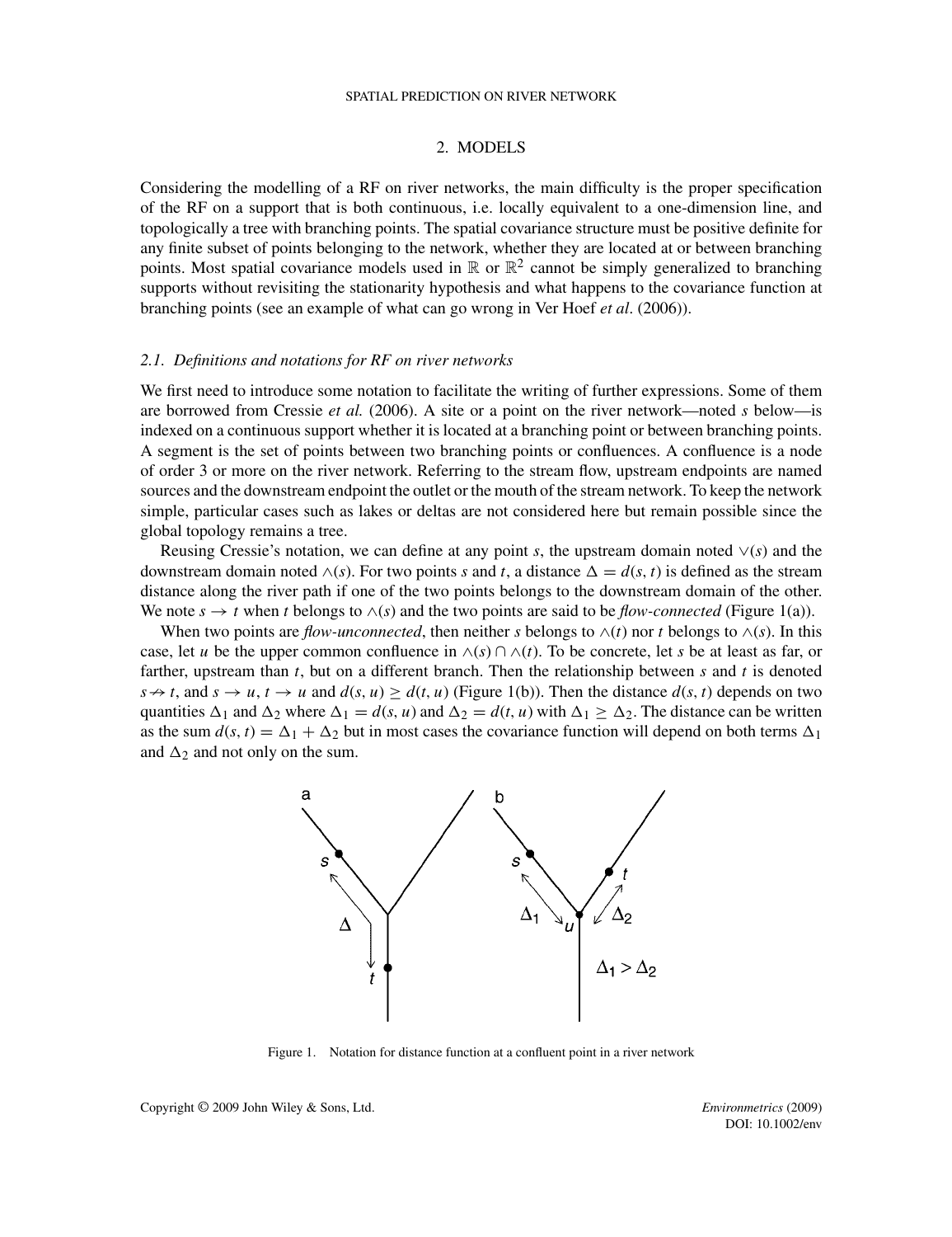#### *2.2. General RF building method*

A general method for building a RF (1-D) or a random field (2-D or more) consists in smoothing a white noise by a kernel. The resulting RF is a Gaussian process with a spatial covariance function which is the self convolution of the smoothing kernel.

For example, in  $\mathbb{R}^1$ , a RF can be defined by

$$
Y_s = \int_{\mathbb{R}} g(x - s) \mathrm{dB}(x)
$$

where  $dB(x)$  is the derivative of a Brownian process, i.e. a white noise, and *g* is an integrable and square integrable kernel.

The covariance of  $Y(\cdot)$  is thus

$$
Cov(Y_s, Y_t) = \int_{\mathbb{R}} g(x - s)g(x - t)dx
$$

For more details on the mathematical framework and direct applications, one can refer to Billingsley (1995), Barry and Ver Hoef (1996), Higdon (2001), Cressie and Pavlicova (2002) or Øksendal (2003).

# *2.3. Down models*

In the general approach previously defined, we used a kernel defined for downstream points of *s* (Figure 2(a)). The integration is then performed on an unilateral 1-D kernel support:

$$
Y_s = \mu(s) + \int_{\wedge_s} g(x - s) \mathrm{dB}(x)
$$

where  $\mu(s)$  is a mean term that may be assumed constant and  $B(x)$  is a Brownian process starting from the outlet, progressing toward the sources, and separating themselves in independent Brownian processes at confluences.



Figure 2. Kernel shapes for (a) *down* model and (b) *up* model

```
Copyright © 2009 John Wiley & Sons, Ltd. Environmetrics (2009)
```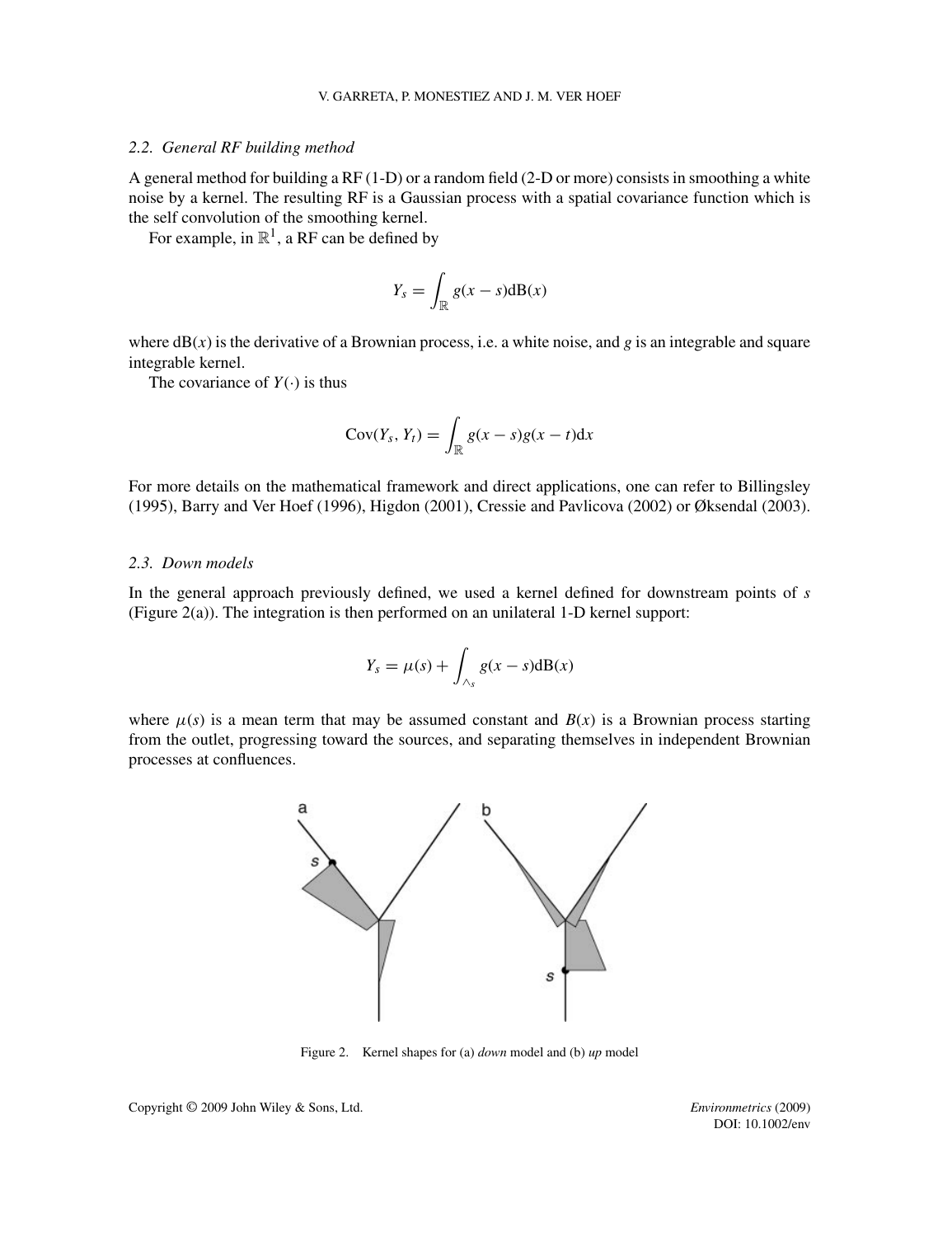It is then easy to deduce the spatial covariance structure; for all pair of points  $(Y_s, Y_t)$ , with  $\wedge_s$  and  $\wedge_t$  their respective downstream domains, we express the covariance:

$$
cov(Y_s, Y_t) = \int_{\wedge_s \cap \wedge_t} g(x - s)g(x - t)dx
$$

Considering the two different cases of Figure 1, the covariance becomes:

(i) If  $s \rightarrow t$ , then

$$
cov(Y_s, Y_t) = \int_{\wedge_t} g(x)g(x - t + s)dx
$$
 (1)

(ii) If  $s \leftrightarrow t$ , then

$$
cov(Y_s, Y_t) = \int_{\wedge_u} g(x - u + s)g(x - u + t)dx = \int_{\wedge_u} g(x - \Delta_1)g(x - \Delta_2)dx
$$
 (2)

*2.3.1. Conditional independence between branches.* In order to show the conditional independence property of *down* models let us define the conditional RF

$$
Y_s|y_u = \int_{\wedge_s \wedge \wedge_u} g(x - s) \mathrm{dB}(x) + y_u \tag{3}
$$

where  $\wedge_s\wedge_\alpha u$  is the set  $\wedge_s$  minus that of  $\wedge_u$ , i.e., the stream path between *s* and *u*, and where  $y_u =$  $\int_{\wedge_u} g(x-u) dB(x)$  is the entirely known (considered as constant) RF dowstream of *u*, and note the probability as  $P[Y_s|y_u] = P[\int_{\wedge_s \setminus \wedge_u} g(x-s) \, \mathrm{d}B(x)].$ 

Now consider two flow-unconnected points  $s \nightharpoonup t$  given  $y_u$ , exhaustive knowledge of the RF  $Y(\cdot)$  on the common downstream domain  $\wedge_u = \wedge_s \cap \wedge_t$ 

$$
P[Y_s, Y_t | y_u] = P\left[\int_{\wedge_s \setminus \wedge_u} \int_{\wedge_t \setminus \wedge_u} g(x-s)g(z-t)dB(z) \cap dB(x)\right]
$$

but this factors as

$$
P[Y_s, Y_t | y_u] = P[Y_s | y_u] P[Y_t | y_u] = P\left[\int_{\wedge_s \setminus \wedge_u} g(x - s) \mathrm{d}B(x)\right] P\left[\int_{\wedge_t \setminus \wedge_u} g(z - t) \mathrm{d}B(z)\right] \tag{4}
$$

by noting that  $\wedge_s\wedge_\mathcal{U}$  and  $\wedge_t\wedge_\mathcal{U}$  do not overlap, and the independence of the Brownian process increments  $dB(x)$  and  $dB(z)$  among branch segments, and hence we have conditional independence.

Note that *down* models share the properties that define the models introduced in Monestiez *et al*. (2005)—stationarity along the stream and conditional independence among branches. By construction they are admissible and provide explicit covariance models for flow-unconnected points that was previously missing.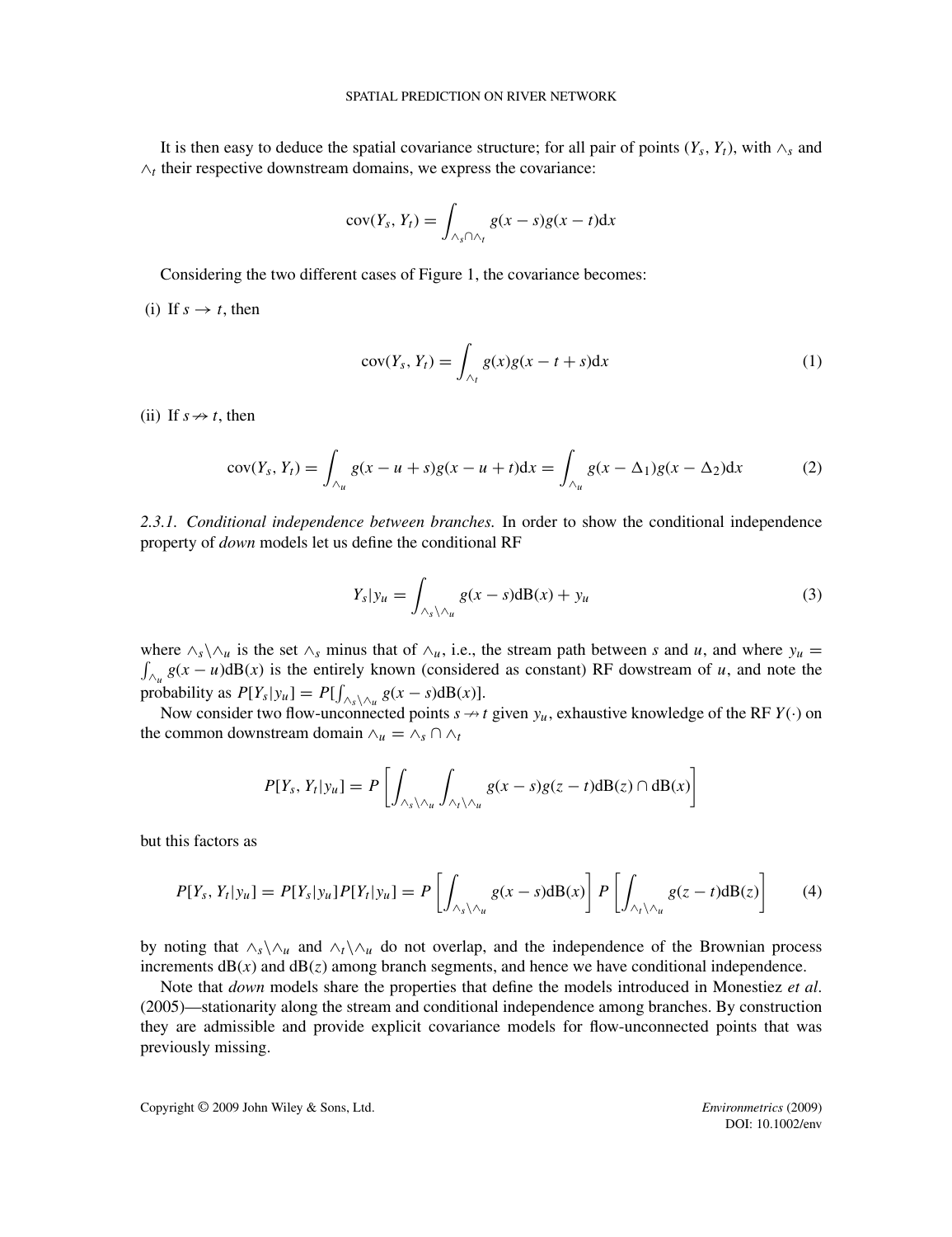*2.3.2. Exponential model and isotropy.* To obtain the exponential model of covariance, the kernel on R is

$$
g(x) = \sqrt{\frac{2C_1}{r}} e^{-x/r} I_{\{0 \le x\}}
$$

Equation (1) yields the exponential covariance function

$$
C_1 e^{-(\Delta)/r} \quad \text{if } 0 \le \Delta \tag{5}
$$

and Equation (2) yields the following expression:

$$
C_1 e^{-(\Delta_1 + \Delta_2)/r} \quad \text{if } 0 \le \Delta_2 \le \Delta_1 \tag{6}
$$

By simply adding the two distances  $\Delta_1$  and  $\Delta_2$ , Equation (6) does not differ from Equation (5) for flow-connected pairs and thus this model features isotropy—covariance depends only on the distance between points—in the network.

*2.3.3. Explicit form of the spherical covariance model.* The kernel associated with the spherical covariance model is

$$
g(x) = \sqrt{\frac{3C_1}{r}} (1 - x/r) I_{\{0 \le x < r\}}
$$

For flow-connected points, using Equation (1) results in the well-known expression for the spherical model of covariance

$$
C_1 \left( 1 - \left( \frac{3\Delta}{2r} \right) + \frac{1}{2} \left( \frac{\Delta}{r} \right)^3 \right) \quad \text{if } 0 \le \Delta \le r \text{ and } 0 \text{ when } r \le \Delta \tag{7}
$$

For flow-unconnected points Equation (2) gives a slightly more complex covariance model:

$$
C_1 \frac{(r - \Delta_2)^2 (2r + \Delta_2 - 3\Delta_1)}{2r^3} \quad \text{if } 0 \le \Delta_1 \le \Delta_2 \le r \tag{8}
$$

whose plot is given in Figure 3.

Note that the actual range for flow-unconnected pairs is larger than the range for flow-connected pairs.

*2.3.4. Other covariances models.* Beyond the basic models such as exponential, spherical or pure nugget, other models of covariance can be developed for any down-sided integrable and square integrable kernel. For example, in the flow-connected case, Table 1 gives the kernel and the associated covariance function for three models: the one-dimensional linear-with-sill model, the Mariah model first given by Ver Hoef *et al*. (2006), and a new one based on the Epanechnikov kernel. Table 2 gives the covariances for flow-unconnected pairs using the same three kernels.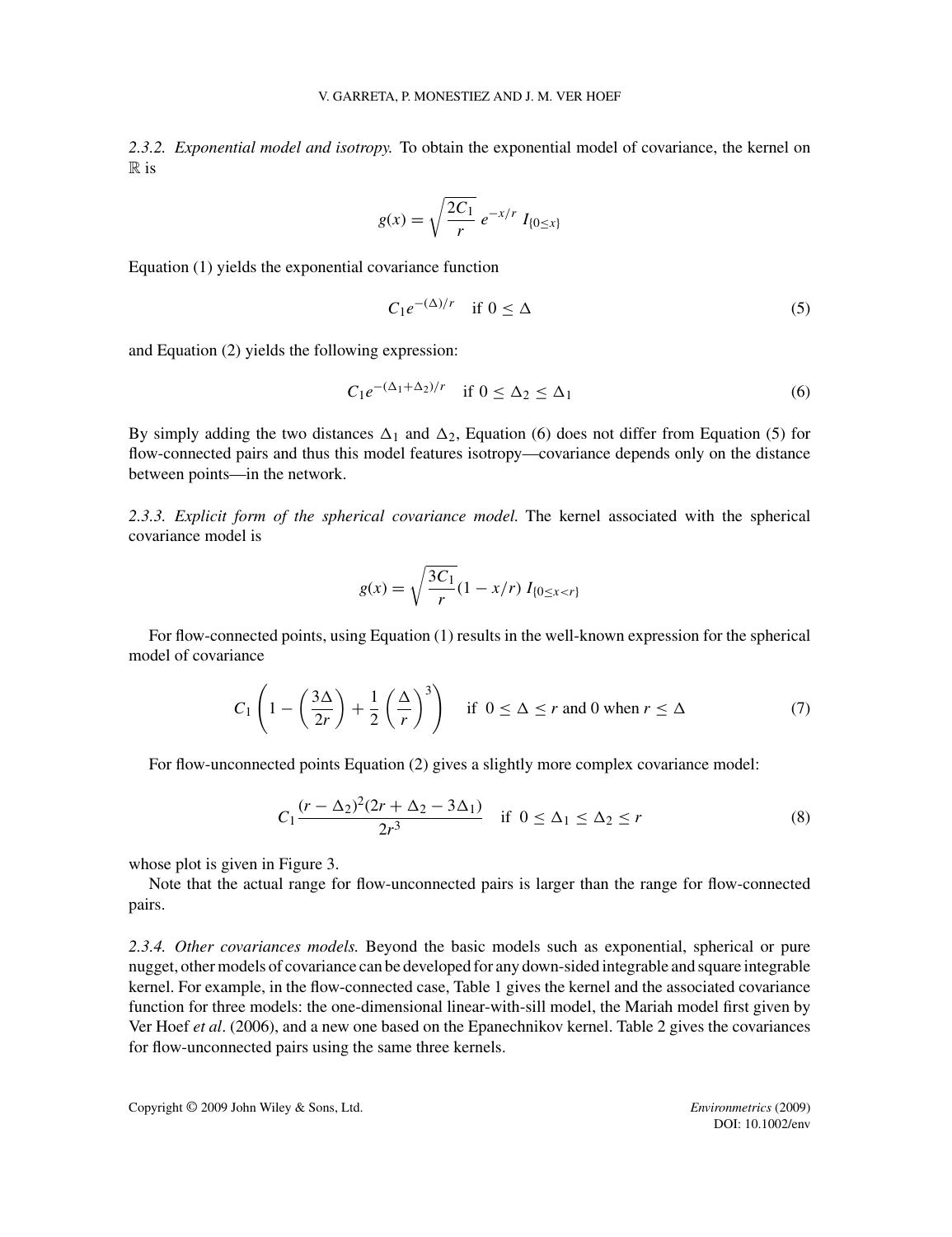

Figure 3. Theoretical covariance plots in the flow-unconnected context: linear-with-sill, spherical, Mariah model, Epanechnikov kernel model. Models are listed Tables 1 and 2 and Equations (7) and (8)

Table 1. Covariance functions resulting from different kernels for flow-connected pairs

| Model                                              | Covariance function $C(\Delta)$<br>Kernel $g(x)$                                                            |                                                                                                                                                                                                       |  |  |
|----------------------------------------------------|-------------------------------------------------------------------------------------------------------------|-------------------------------------------------------------------------------------------------------------------------------------------------------------------------------------------------------|--|--|
| Linear-with-sill                                   | $g(x) = \sqrt{\frac{C_1}{r}} I_{\{0 \le x < r\}}$                                                           | $\begin{cases}\nC_1(1-\Delta/r) & \text{if } 0 \leq \Delta \leq r \\ 0 & \text{if } r < \Delta\n\end{cases}$                                                                                          |  |  |
| Mariah model<br>(Ver Hoef <i>et al.</i> ,<br>2006) | $g(x) = \sqrt{\frac{C_1}{r}} \frac{1}{x/r+1} I_{\{0 \leq x\}}$                                              | $\begin{cases} C_1 & \text{if } \Delta = 0 \\ C_1 \cdot \frac{\ln(\frac{\Delta}{r} + 1)}{\Delta/r} & \text{if } 0 < \Delta \end{cases}$                                                               |  |  |
| Epanechnikov<br>kernel model                       | $g(x) = \sqrt{\frac{15C_1}{8r}} \times$<br>$\left(1 - \left(\frac{x}{r}\right)^2\right)I_{\{0 \le x < r\}}$ | $\label{eq:2.1} \left\{ \begin{array}{lll} \frac{C_1}{16r^5}(\Delta-r)^2\cdot(16r^3+17r^2\Delta-2r\Delta^2-\Delta^3) & \mbox{if} & 0\leq \Delta\leq r\\ 0 & \mbox{if} & r<\Delta \end{array} \right.$ |  |  |

# *2.4. Up models*

Ver Hoef *et al*. (2006) and Cressie *et al.* (2006) first proposed models built by kernel smoothing of white noise. They use a unilateral kernel that points upstream of *s* (Figure 2(b)). Following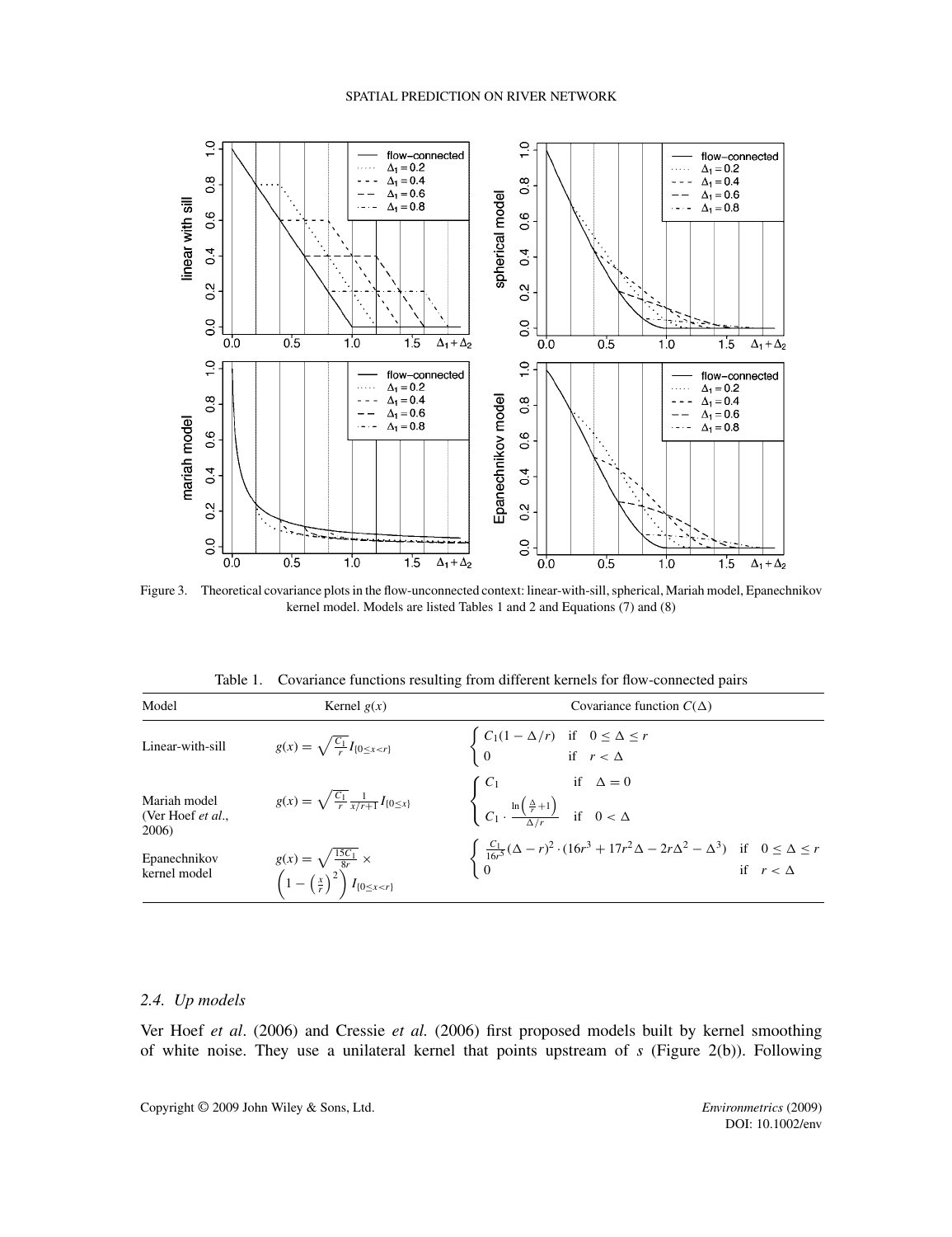| Model                        | $C(\Delta_1, \Delta_2)$ flow-unconnected pairs                                                                                                                                                                                                                                                                                                                                                                                   |  |  |  |  |
|------------------------------|----------------------------------------------------------------------------------------------------------------------------------------------------------------------------------------------------------------------------------------------------------------------------------------------------------------------------------------------------------------------------------------------------------------------------------|--|--|--|--|
| Linear-with-sill             | $\begin{cases} C_1(1-\Delta_2/r) & \text{if } 0 \leq \Delta_1 \leq \Delta_2 \leq r \\ 0 & \text{if } r < \Delta_2 \end{cases}$                                                                                                                                                                                                                                                                                                   |  |  |  |  |
| Mariah model                 | $\begin{cases} C_1 & \text{if} \quad \Delta_1 = \Delta_2 = 0 \\ C_1 \left( \ln(\Delta_2 + r) - \ln(\Delta_1 + r) \right) \frac{r}{\Delta_2 - \Delta_1} & \text{if} \quad 0 < \Delta_2 \\ C_1 \left( \frac{1}{\Delta_2 / r + 1} \right) & \text{if} \quad \Delta_1 = \Delta_2 > 0 \\ \int_{\frac{C_1}{16r^5}}^{C_1} (\Delta_2 - r)^2 \left( 16r^3 + 17\Delta_2 r^2 - 15\Delta_1 r^2 - 20r\Delta_1^2 \right) \\ -2r\Delta_2^2 + 1$ |  |  |  |  |
| Epanechnikov<br>kernel model | if $r < \Delta_2$                                                                                                                                                                                                                                                                                                                                                                                                                |  |  |  |  |

Table 2. Covariance functions for flow-unconnected pairs in *Down* models

Cressie *et al.* (2006), a weighted integration is performed on the upstream branching kernel support:

$$
Y_s = \mu(s) + \int_{\vee_s} g(x-s) \sqrt{\frac{\Omega(x)}{\Omega(s)}} dB(x)
$$

where  $\Omega(x)$  are weights that check an additivity constraint to ensure stationarity in variance.

The weights ensure stationary variance in the following way. Without weighting, the variance of a random variable will be  $\int_{\sqrt{s}} [g(x-s)]^2 dx$ . Note that there can be many possible configurations of ∨*s* branchings upstream of *s*. If we simply allow the function to go unweighted up all branches, then a location with many branches upstream will have a larger variance than a location with few branches upstream. Intuitively, if we weight the function  $g(x)$  with proportions that sum to 1 at each branch, then we retain the same area under the function  $g(x)$  as we move upstream. Ver Hoef *et al.* (2006) describe and construct their random variables this way, and note that weighting accumulates as we move upstream. The additive function described by Cressie *et al.* (2006) is an equivalent and more compact way to write the relationship (Money *et al*., in press; Ver Hoef and Peterson, in press). When weights are arbitrarily defined for all source segments, the weight of any point *s* is defined as the sum of the weights of upstream segments. For example, in Figure 4, for all points *x* of a segment *i*,  $\Omega(x) = w_i$ . If one define all weigths for all source segments  $w_1 = w_2 = w_3 = w_4 = w_5 = 1$ , then we have  $w_6 = w_7 = 2$ ,  $w_8 = 4$  and  $w_9 = 5$ . This was the choice made by Cressie *et al.* (2006): the additive function value is simply the number of upstream source segments.

The spatial covariance structure for all pair of points  $(Y_s, Y_t)$ , is then

$$
cov(Y_s, Y_t) = \int_{\vee_s \cap \vee_t} g(x - s)g(x - t) \frac{\Omega(x)}{\sqrt{\Omega(s)\Omega(t)}} dx
$$
\n(9)

leading to a null covariance for flow-unconnected  $s \nightharpoonup t$  because  $\vee_s \cap \vee_t = \emptyset$ . For the flow-connected case,  $s \rightarrow t$ , the integral is on one line:

$$
cov(Y_s, Y_t) = \sqrt{\frac{\Omega(s)}{\Omega(t)}} \int_{\mathbb{R}^+} g(x)g(x - t + s)dx
$$
\n(10)

Copyright © 2009 John Wiley & Sons, Ltd. *Environmetrics* (2009)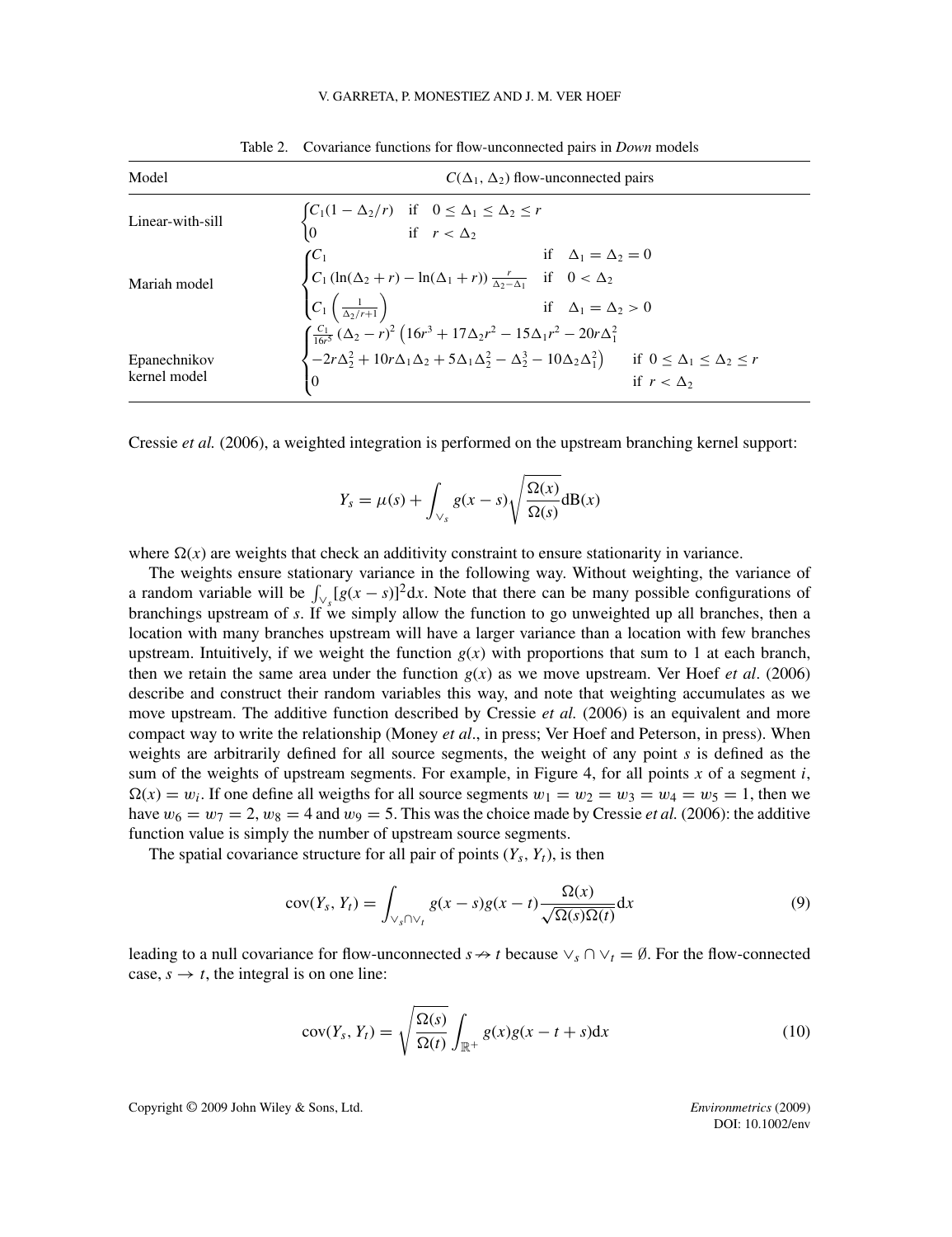

Figure 4. Weighting example for *up* models

with the weighting due to the additivity of  $\Omega$  (Cressie *et al.*, 2006). Other than the weights, model (10) yields the same covariance functions among flow-connected sites as the *down* models Equations (5) and (7), and those given in Table 1. However, the weighting clearly creates discontinuities at confluences.

#### *2.5. Hybrid model*

When building a hybrid RF model by summing independent RF, the resulting covariance model is the sum of covariance models. We are interested in a hybrid covariance model that balances *up* and *down* models

$$
cov(Y_s, Y_t) = \sigma_1^2 \delta_{s=t} + \sigma_2^2 \left( p \sqrt{\frac{\Omega(s)}{\Omega(t)}} \rho_{Up}(s, t) + (1 - p) \rho_{Down}(s, t) \right)
$$
(11)

where  $\delta_{s=t}$  is the Dirac mass applied at  $s = t$ ,  $\sigma_1^2$  is the nugget effect, and  $\sigma_2^2$  is the variance of the spatially autocorrelated part of the model.  $\rho_{Up}(s, t)$  and  $\rho_{Down}(s, t)$  are *up* and *down* autocorrelation models and  $p$  is a parameter, constrained in  $[0, 1]$  to allow identifiability, representing  $up$  correlation weight in the spatially autocorrelated part of the model. Note that Equation (11) is not isotropic; i.e., depending only on the distance between two points. It keeps the two main characteristics of *up* and *down* models; a discontinuity at confluences like *up* models and conditional independence between branches given all common downstream segments as in *down* models.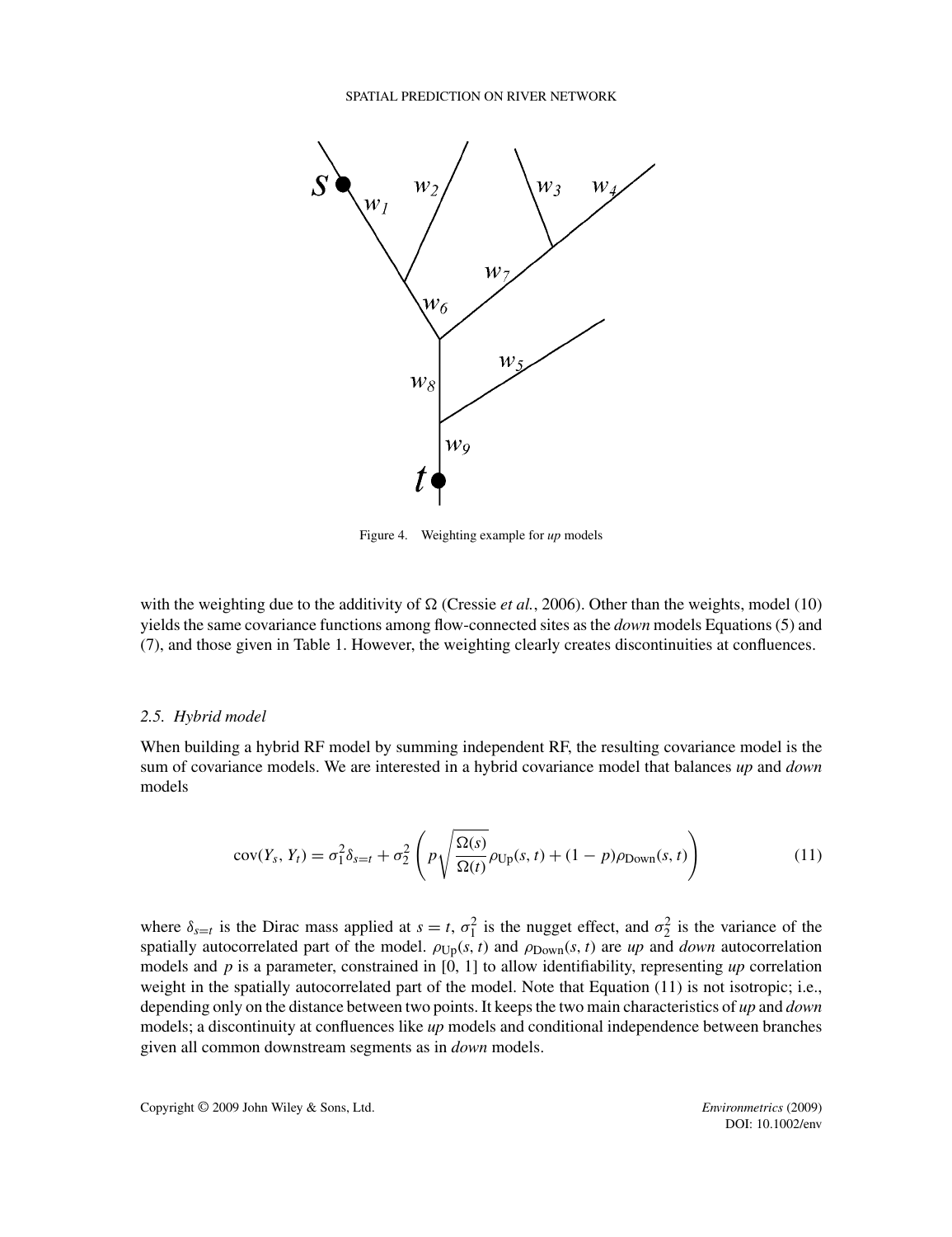#### 3. METHODS FOR ESTIMATION AND PREDICTION

Classical geostatistics fits a parametric variogram (covariance) to an empirical variogram (covariogram), often obtaining variogram (covariance) parameter estimates by (weighted) least squares, mitigating any distributional assumptions on the RF. Note that simple and robust computation of the empirical variogram (all squared-differences among pairs of points plotted against distance) needs stationarity and isotropy of the RF. However, note that *down* models, except the exponential, are not isotropic. To fit this kind of model a partitioned variogram could be used for flow-connected and flow-unconnected pairs (Ver Hoef *et al*., 2006). *Up* models also have nonstationary covariances, so a corrected empirical covariogram would be necessary for inference (in the same way that weighting occurs in the models). Instead, we chose maximum likelihood estimation, assuming a Gaussian RF distribution. This allowed us to compare, in a consistent and robust way, different types of covariance models, especially through the use of AIC (Akaike (1974)).

# *3.1. Maximum Likelihood estimation*

We introduce the following notation:  $Y(s_\alpha) = Y_\alpha$ , with  $\alpha = 1, \ldots, n$ , are measurements of the RF *Y*(·) at the *s<sub>α</sub>* points, and  $Y \equiv (Y_1, \ldots, Y_n)$  is the vector of measurements. Let  $Y^*(s_0) = Y_0^*$  be the predicted value at point *s*<sub>0</sub>. Also let  $C(s_\alpha, s_\beta, \theta) = C_{\alpha\beta}(\theta)$  be the covariance between  $Y(s_\alpha)$  and  $Y(s_\beta)$ with parameter vector  $\theta$ , also denoted  $C_{\alpha\beta}$  when the model is chosen and parameters are fitted.

Then the likelihood function of the gaussian RF  $Y(\cdot)$  with  $C(\cdot, \cdot, \theta)$  covariance model and a constant mean  $\mu$  is given by

$$
L(Y, \mu, \theta) = \frac{1}{(2\pi)^{n/2}\sqrt{|\Sigma(\theta)|}} \exp\left(-\frac{1}{2}(Y - \mu \mathbb{I})^t \Sigma(\theta)^{-1}(Y - \mu \mathbb{I})\right)
$$

where  $\Sigma(\theta)$  is the covariance matrix with  $C_{\alpha\beta}(\theta)$  as its  $\alpha$ ,  $\beta$  element and 1 the a vector of 1's of length *n*. Instead of maximizing the likelihood function, to reduce computing error we prefer to minimize the function:

$$
l(Y, \mu, \theta) \propto -2 \log(L(Y, \mu, \theta))
$$
  
= 
$$
\sum_{i=1}^{n} \log(\text{eigen}(\Sigma(\theta))) + (Y - \mu I)^{t} \Sigma(\theta)^{-1} (YY - \mu I)
$$

This function is minimized for each covariance model using a Newton type algorithm  $(n 1m$  function in R Development Core Team (2007)).

#### *3.2. Model selection*

The different RF models we proposed are intrinsically non-nested so the comparison of *up* and *down* models as well as the different covariance functions requires the use of a selection criterion or a measure of the model predictive quality.

*3.2.1. AIC selection criterion.* We choose to use the classic AIC selection criterion (Akaike, 1974; Burnham and Anderson, 2002) which estimates the expected relative distance of each model to a 'true'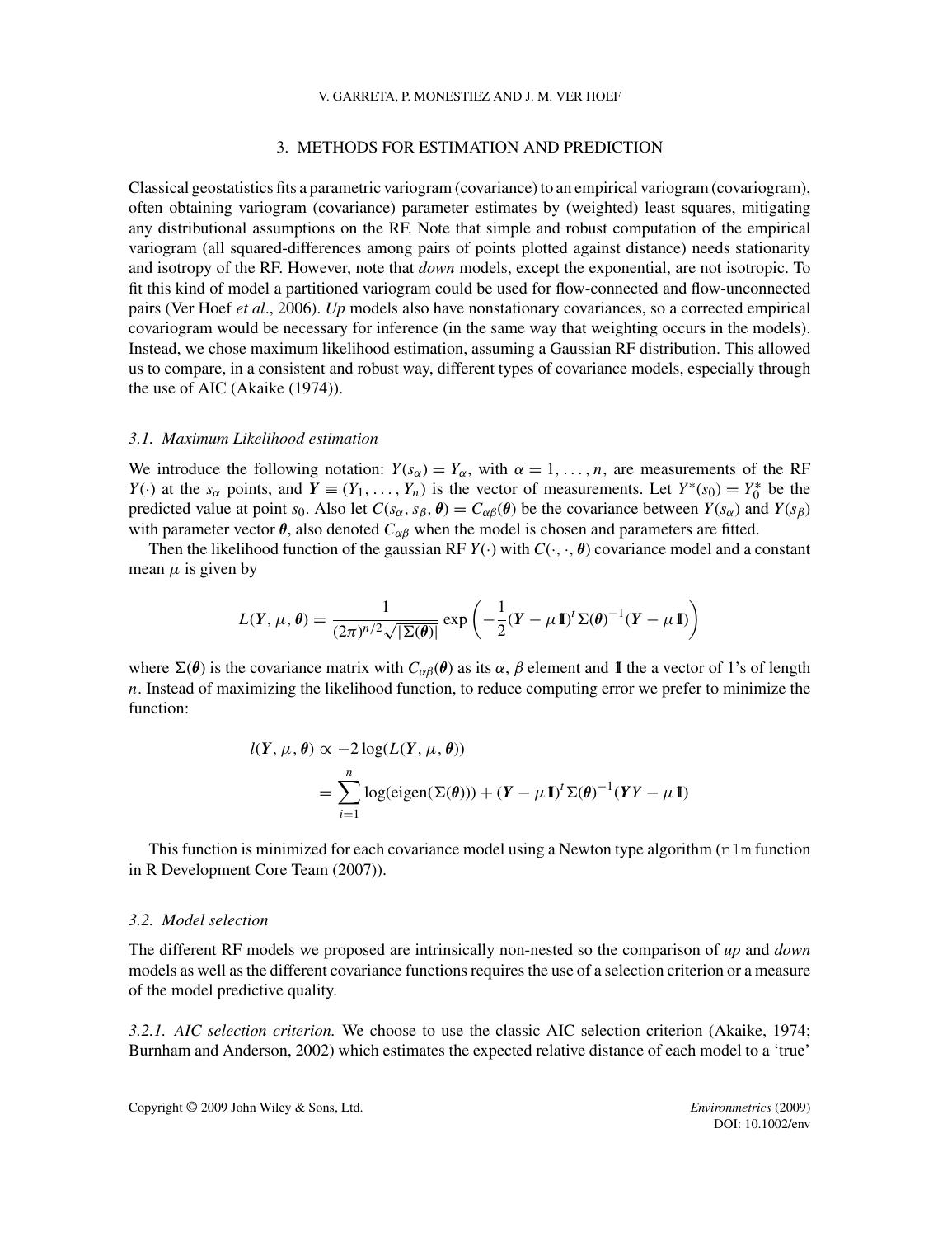unknown model. The AIC of a RF model is computed using

$$
AIC = -2\log(L(Y, \hat{\mu}, \hat{\theta})) + 2k
$$

where  $L(Y, \hat{\mu}, \hat{\theta})$  is the likelihood of the RF model computed at  $(\hat{\mu}, \hat{\theta})$ , the maximum likelihood estimates of  $(\mu, \theta)$ , and where *k* is the dimension of this parameter set.

The best model is the one with the smallest AIC, meaning that its likelihood is the highest, downweighted by its number of parameters. This criterion, based on logarithm, is used to compare models based on their difference. So we will look at  $\triangle AIC$ , defined as the difference between AIC and minimum of AIC over candidate models. In the case of nested models, Burnham and Anderson (2002) suggest an empirical rule to discriminate or elect nested models: a  $\triangle AIC$  of 0–2 means that both the minimal AIC model and the considered model are supported by data, a 4–7 difference means that the model with minimal AIC is considerably more accurate, and a difference of more than 10 discriminates totally for the model. This guideline may be somewhat larger for non-nested models. Note that, in the geostatistical context where we have dependent data, criterions such as Bayesian information criterion (BIC, Schwarz, 1978) and all corrected AIC, which use sample size for weighting, should be avoided.

*3.2.2. Mean square prediction error measure.* Mean-square-prediction-error (MSPE) is a measure of the predictive power of a model. It is estimated by leave-one-out cross-validation after estimating the covariance parameters. That is, we fit *θ* covariance parameters by maximum likelihood using the whole dataset of size *n*, and then predict by kriging each point in turn using all the others and the previously estimated covariance function. Each prediction is compared to its associated 'left-out' real value and the MSPE is computed as

$$
MSPE = \frac{1}{n} \sum_{i=1}^{n} (Y_i - Y_i^*)^2
$$

where  $Y_i^*$  is the *i*th point kriged using all the other *n* − 1 points. This measure does not account for parsimony of the considered model (the task of AIC) but gives us an idea of its predictive ability.

#### *3.3. Kriging on river networks*

After estimating covariance parameters and choosing a model, the covariance between  $Y(s_\alpha)$  and  $Y(s_\beta)$ is denoted  $C_{\alpha\beta}$ . We interpolate unknown  $Y_0^*$  at point  $s_0$  of the RF  $Y(\cdot)$  by ordinary kriging (Cressie, 1991) which gives us best linear unbiased predictor (BLUP).

*Y*<sup>∗</sup> is a linear predictor

$$
Y_0^* = \sum_{\alpha=1}^n \lambda_\alpha Y_\alpha
$$

Copyright © 2009 John Wiley & Sons, Ltd. *Environmetrics* (2009)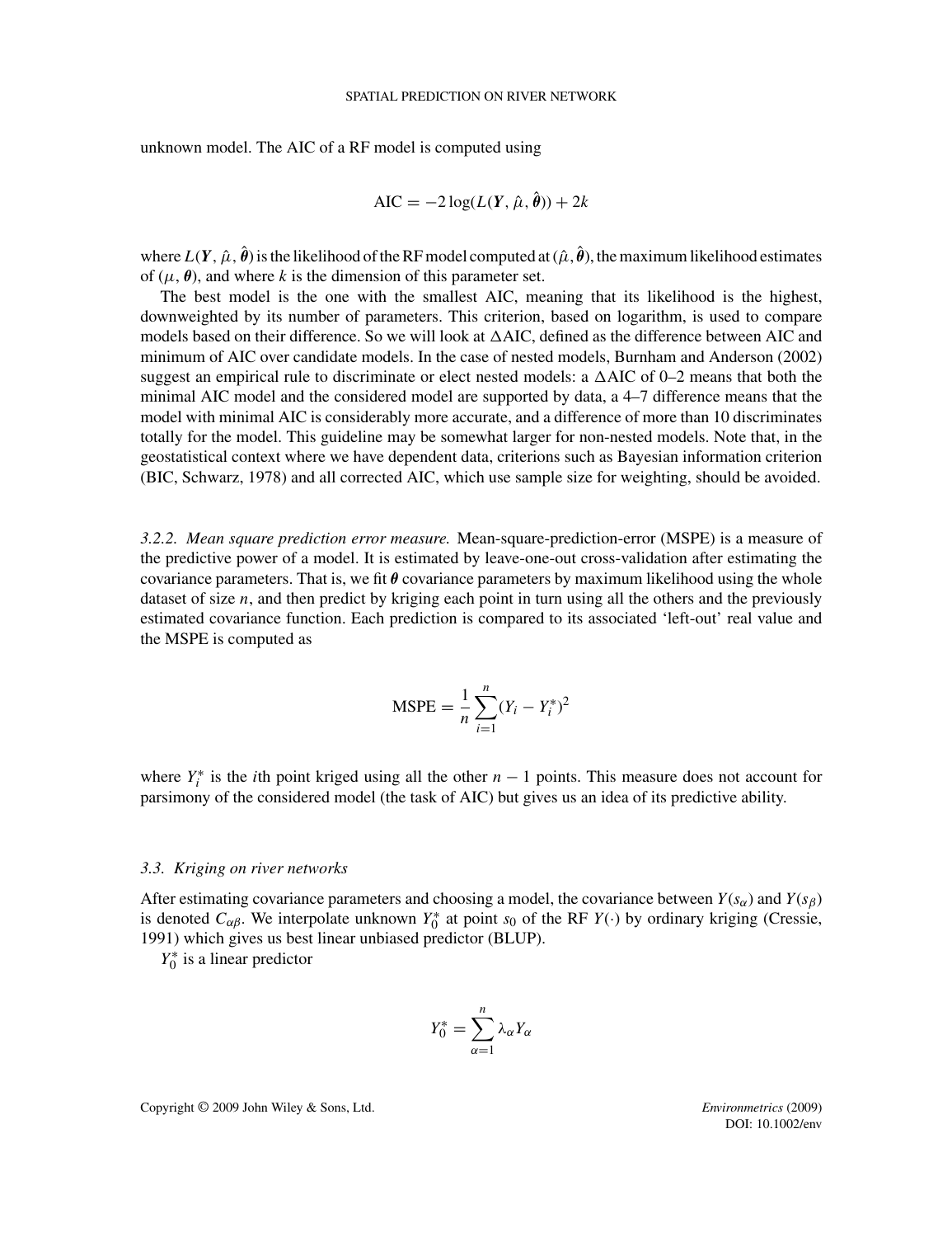Assuming the unbiasedness constraint  $\sum_{\alpha=1}^{n} \lambda_{\alpha} = 1$  and noting  $\mu$  the unknown constant mean of *Y*(·), we have

$$
E[Y_0^*] = E\left[\sum_{\alpha=1}^n \lambda_\alpha Y_\alpha\right] = \sum_{\alpha=1}^n \lambda_\alpha E[Y_\alpha] = \mu \left(\sum_{\alpha=1}^n \lambda_\alpha\right) = \mu
$$

The variance of prediction error, written as  $Var(Y_0^* - Y_0) = E[(Y_0^* - Y_0)^2]$ , is

$$
\text{Var}(Y_o^* - Y_o) = \sum_{\alpha=1}^n \sum_{\beta=1}^n \lambda_\alpha \lambda_\beta C_{\alpha\beta} + \sigma_o^2 - 2 \sum_{\alpha=1}^n \lambda_\alpha C_{\alpha o}
$$

where  $\sigma_o^2$  is the unknown variance of  $Y_o$ .

Minimizing Var( $Y_o^* - Y_o$ ), including the unbiasedness constraint, we obtain the  $\lambda_\alpha$  kriging weights, using a Lagrange multiplier *η* to solve the linear system of  $n + 1$  equations:

$$
\begin{cases} \sum_{\beta=1}^{n} \lambda_{\beta} C_{\alpha\beta} - \eta = C_{\alpha o} & \text{for } \alpha = 1, ..., n, \\ \sum_{\alpha=1}^{n} \lambda_{\alpha} = 1 & \end{cases}
$$
 (12)

involving an  $(n + 1)$  dimensional matrix inversion and one matrix vector multiplication.

The variance of the ordinary kriging predictor is computed as

$$
\text{Var}(Y_0^* - Y_0) = \sigma^2 - \sum_{\alpha=1}^n \lambda_\alpha C_{\alpha\sigma} + \eta \tag{13}
$$

where  $\sigma^2$  is the variance of *Y*(·) already inferred and *η* is a solution from Equation (12).

### 4. RIVER NETWORK CASE STUDY

#### *4.1. River network characteristics and monitored variables*

The spatial river network analysis was applied to the Meuse and Moselle basins, which are limited to the northeast of France by the German border (East and North), the Luxembourg border (North) and the Belgium border (North). These borders define eight sub-river networks which are considered independent since we do not know their confluence. Altogether, they accumulate more than 5000 km of river network. Both summer temperature and nitrate rates were measured at 141 monitoring stations plotted in Figure 5. Summer temperature was also measured on additional stations giving a total number of 187 sites for temperature. The different models were fitted and compared on the whole data set for each variable. Summer temperature is approximatively normally distributed while asymmetry in the distribution of nitrate rates required a log transformation of the raw data before analysis. In the following, in order to show more readable maps, kriging is illustrated only on the Moselle subnetwork; however all analyses were computed on the whole network.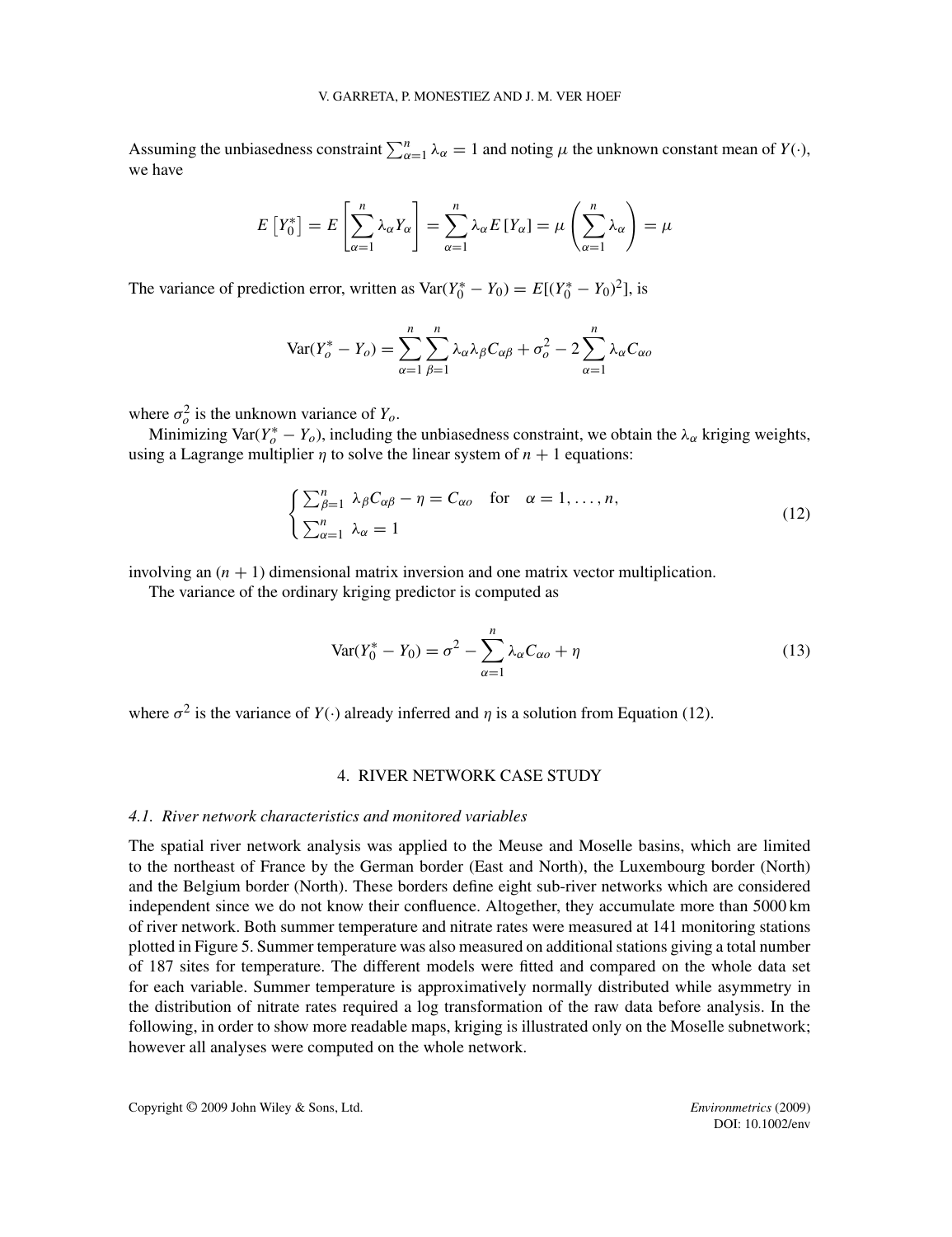#### SPATIAL PREDICTION ON RIVER NETWORK



Figure 5. Map of the Meuse and Moselle network. Filled symbols locates temperature and nitrate monitoring stations. Empty symbols denotes additional sites where only temperature were available. Coordinates for x and y axes are in Lambert II and unit in km

## *4.2. Model selection*

Likelihood estimates and AIC criteria were computed for four different models; two *down* models with isotropic exponential covariance and spherical covariance respectively, one *up* model with exponential covariance using weights as described by Cressie *et al.* (2006), and finally a hybrid *up* and *down* model with exponential covariances. We limited our comparison to a small number of potential models, one for each category: *up*, *down* isotropic, *down* nonisotropic and hybrid. Results for AIC and MSPE are summarized in Table 3. Note that for nitrates, the MSPE is computed on back-transformed predictions and given in  $(mg/l)^2$ .

For summer temperature, both criteria give a clear advantage to the *up* model compared to the *down*. Meanwhile, it is the hybrid model that shows the best fit to spatial variation in summer temperature.

|                             | $\triangle$ AIC |         | <b>MSPE</b> |         |
|-----------------------------|-----------------|---------|-------------|---------|
|                             | Temperature     | Nitrate | Temperature | Nitrate |
| Down model exp. isotropic   | 74.3            | 32.2    | 2.21        | 10.67   |
| Down model spherical        | 77.1            | 31.2    | 2.20        | 10.68   |
| Up model, Cressie's weights | 19.4            | 40.3    | 1.65        | 13.73   |
| Hybrid model up and down    | 0               | 0       | 1.25        | 9.30    |

Table 3. Relative differences on AIC criterion and computed MSPE by cross validation for temperature in  $({}^{\circ}C)^2$ and nitrate rates in (mg*/*L)2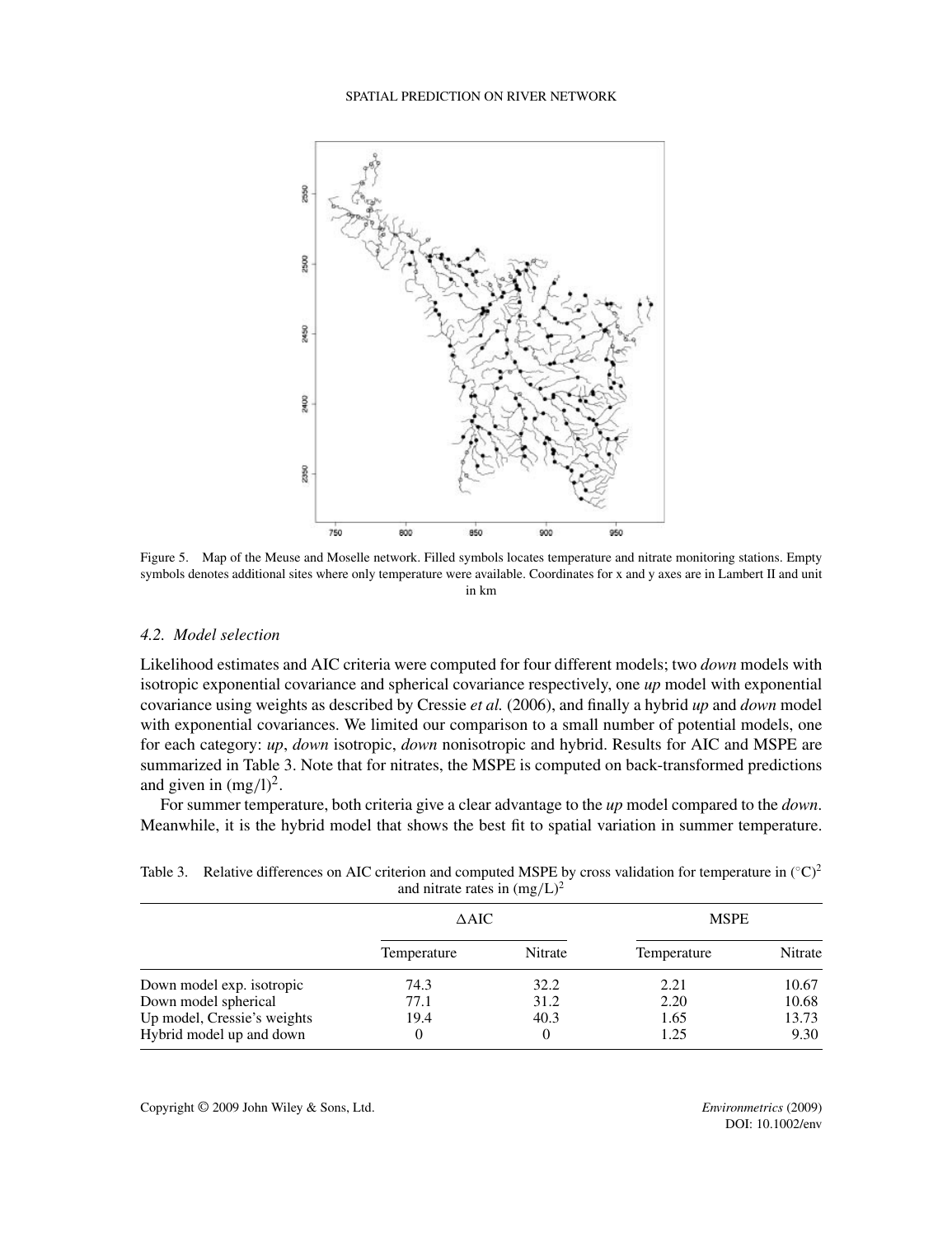| Hybrid model up and down | Nugget            | Var. up        | Var. down      | Range up | Range down |
|--------------------------|-------------------|----------------|----------------|----------|------------|
| Summer temperature       | 0.311<br>$10.5\%$ | 1.122<br>37.8% | 1.533<br>51.7% | $\infty$ | 44.3       |
| Nitrate rates            | 0.014<br>$3.7\%$  | 0.085<br>22.8% | 0.273<br>73.5% | $\infty$ | 5.51       |

Table 4. Fitted parameters for the two selected hybrid models

Percentages of variance between nugget effect, *up* part and *down* part are given followed by respective scale parameters which are about one third of the effective range for these exponential covariance models.

The hybrid model is also preferred for nitrate rates with a significant  $\Delta AIC$ , but differences between *down* and hybrid models remain low in term of MSPE.

Table 4 gives the estimated parameters for the two selected hybrid models. For both variables the estimated range for the *up* part of the model is infinity, corresponding to a RF that is simply a step function with discontinities at confluences. Because more than one measurement rarely exists between two successive confluences, the range parameter is very poorly estimated. Essentially, the weights capture all spatial variation.

For temperature, the *up* and *down* components are quite well balanced even if the *up* type seems to be preferred at the selection step. The effective range of the down part is around 150 km, which is large compared to the largest distance computed between flow-connected points.

For nitrates, the *up* component explains considerably less variation than the *down* component, confirming the ranking obtained from AIC. The *down* part shows a limited effective range of 10–20 km, highlighting local spatial variation.



Figure 6. Map of kriged summer temperatures on the Moselle subnetwork (left) and map of standard error of prediction. Black dots are located at data sites and grey dots features interpolated points. Measured and predicted values of temperatures control the symbol sizes on the left and predicted errors on the right. Coordinates for x and y axes are in Lambert II and unit in kilometre

Copyright © 2009 John Wiley & Sons, Ltd. *Environmetrics* (2009)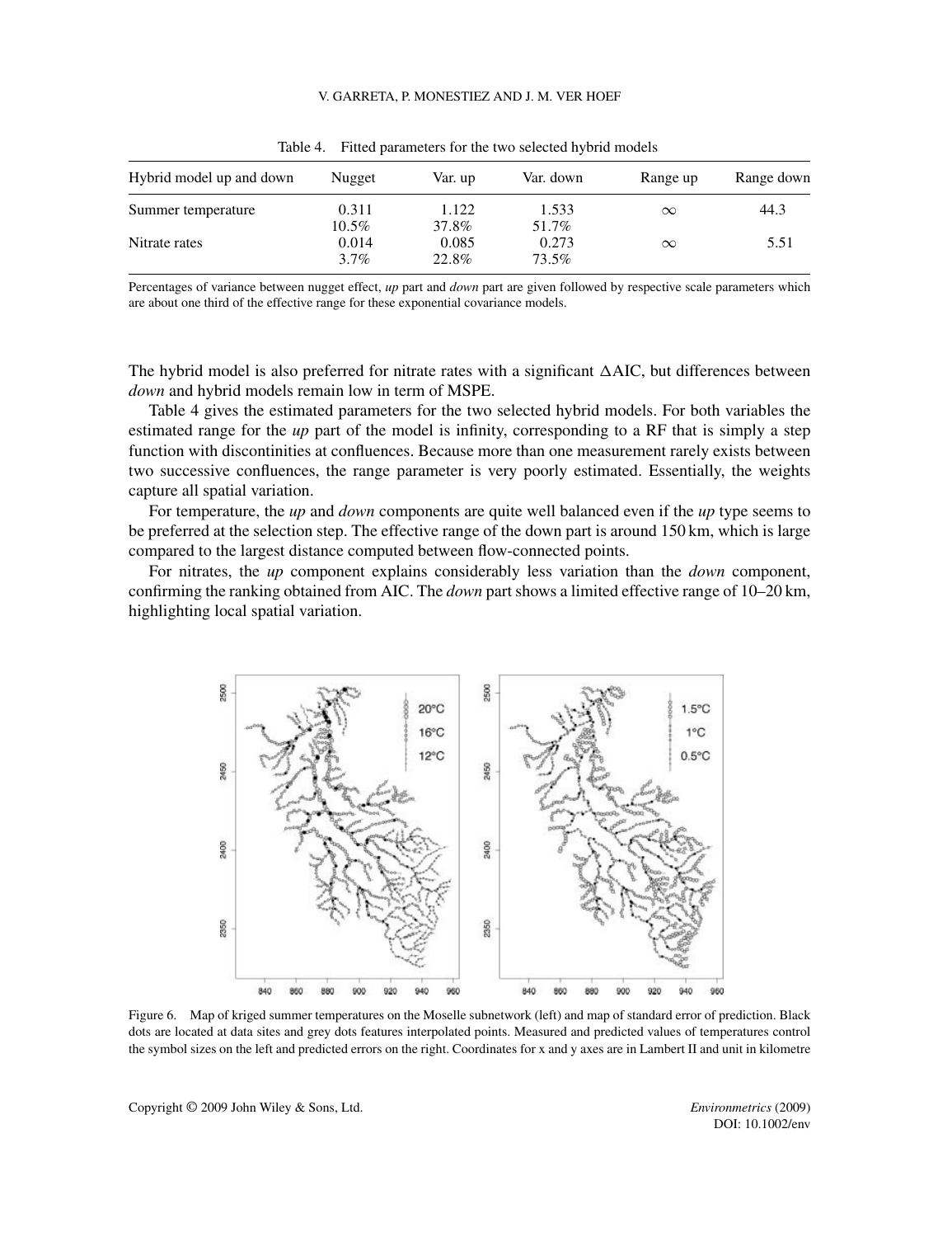#### *4.3. Kriged maps and error prediction*

Maps were obtained by plotting kriged values (Figure 6, left) and predicted errors (Figure 6, right) at equidistant points laid along the network. Kriging values for Temperature were obtained for each point by solving the system (12) with the selected hybrid model. The standard errors of the predictions were computed as the square root of the corresponding kriging variance (13).

Temperature discontinuities at confluences, which are associated with the *up* model, are not highly visible except at a few confluences (Figure 6, left). These discontinuities are somewhat masked by the resolution of mapping, but also by a long range trend which is modelled here by the *down* range parameter. This could also be modelled as a non-stationarity mean trending from a mountainous area to plains.

The map of predicted error (Figure 6, right) shows several interesting patterns of the *up* model:

- segments with measurements have low prediction errors due to the infinity range in the *up* model part, the error resulting only from the *down* part of the model,<br>
• the prediction error shows steps between segments with and without measurements because of the
- weighting system which creates discontinuities at confluences,



Figure 7. Map of kriged nitrate rates on the Moselle subnetwork. Black dots are located at data sites and grey dots features interpolated points. Measured and predicted values of nitrate control the symbol sizes. Coordinates for x and y axes are in Lambert II and unit in kilometre

Copyright © 2009 John Wiley & Sons, Ltd. *Environmetrics* (2009)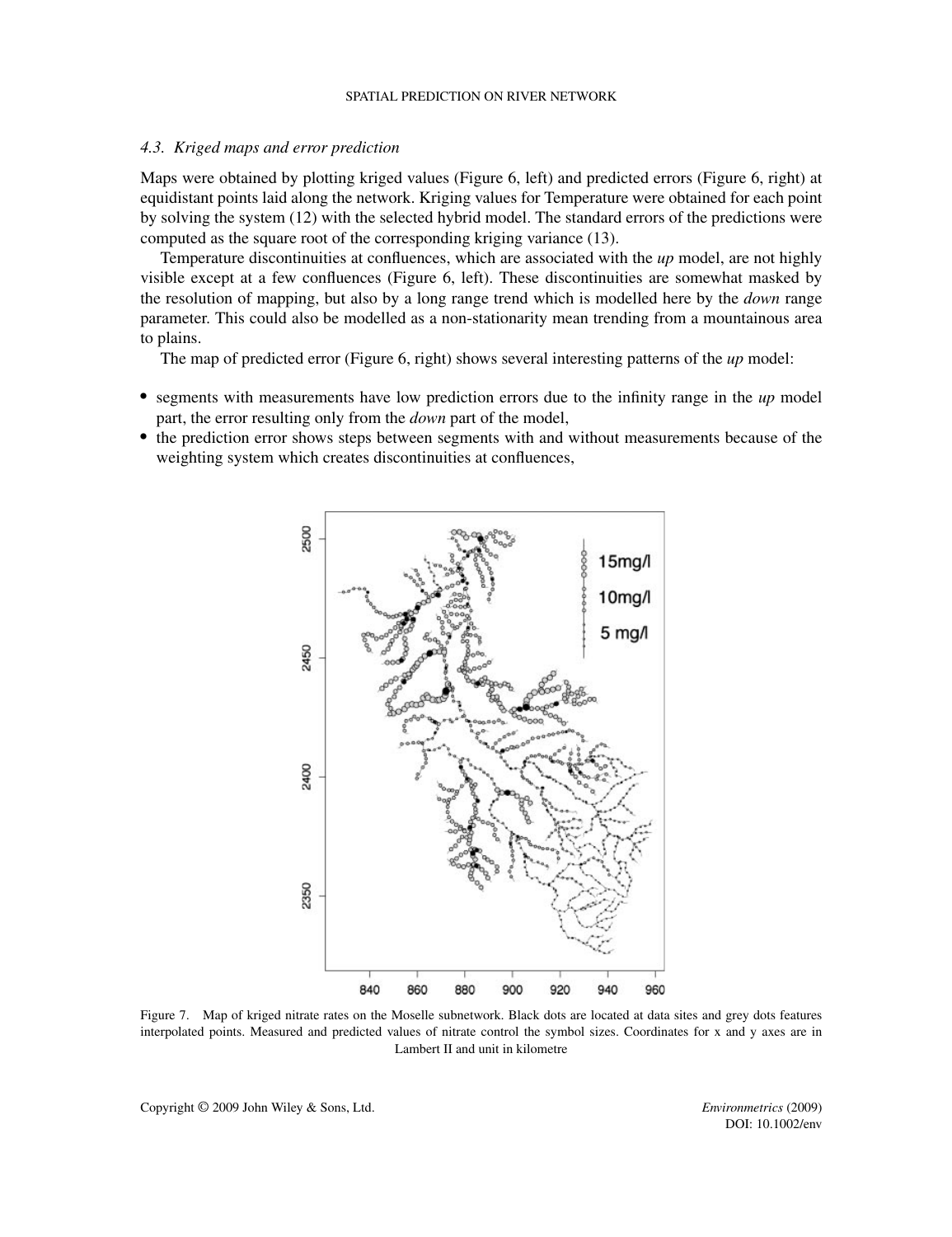the step between a measured segment and a non-measured one is higher when the latter has little weight. This is apparent when a source segment has a confluence with stream of higher order.

Patterns induced by the *down* part of the model are not as visible due to the long effective range.

Kriging of nitrate rates (Figure 7) are performed on log-transformed values using the selected hybrid covariance model and then back-transformed by exponentiating before mapping. This is equivalent to kriging the median, which has been recommended over lognormal kriging (see, e.g. Chiles and Delfiner ´ (1999)). Back-transforming the confidence interval end-points maintains the proper coverage as well. The corresponding 'error' maps are then the 95% confidence interval spans measured in mg/L (Figure 8, left), and we also present the confidence interval span as a per cent of the predicted value (Figure 8, right).

For kriged nitrates (Figure 7), the discontinuities associated with the *up* model part are small but visible at some confluences. The main variation from the *down* model part shows strong regionalization in small watersheds (15–20 km) which results from geographic structuring of pollution sources. It may be caused by agricultural practices whose spatial structuring are linked to stream segments, but in a complicated way throughout the river network.

The predicted error confidence interval spans (Figure 8, left) are mapped as absolute. This representation mostly hides errors in regions of low nitrate rates. When mapping error interval span relative to the kriged value (Figure 8, right), we obtain a more informative map of the prediction quality. Errors increase dramatically for non-measured source segments due to the mix of the *down* type model with short range and the *up* type model.



Figure 8. Map of 95% confidence interval span for nitrate prediction (left) and of relative confidence interval span (CI span/predicted value) (right). Black dots are located at data sites and grey dots features interpolated points

Copyright © 2009 John Wiley & Sons, Ltd. *Environmetrics* (2009)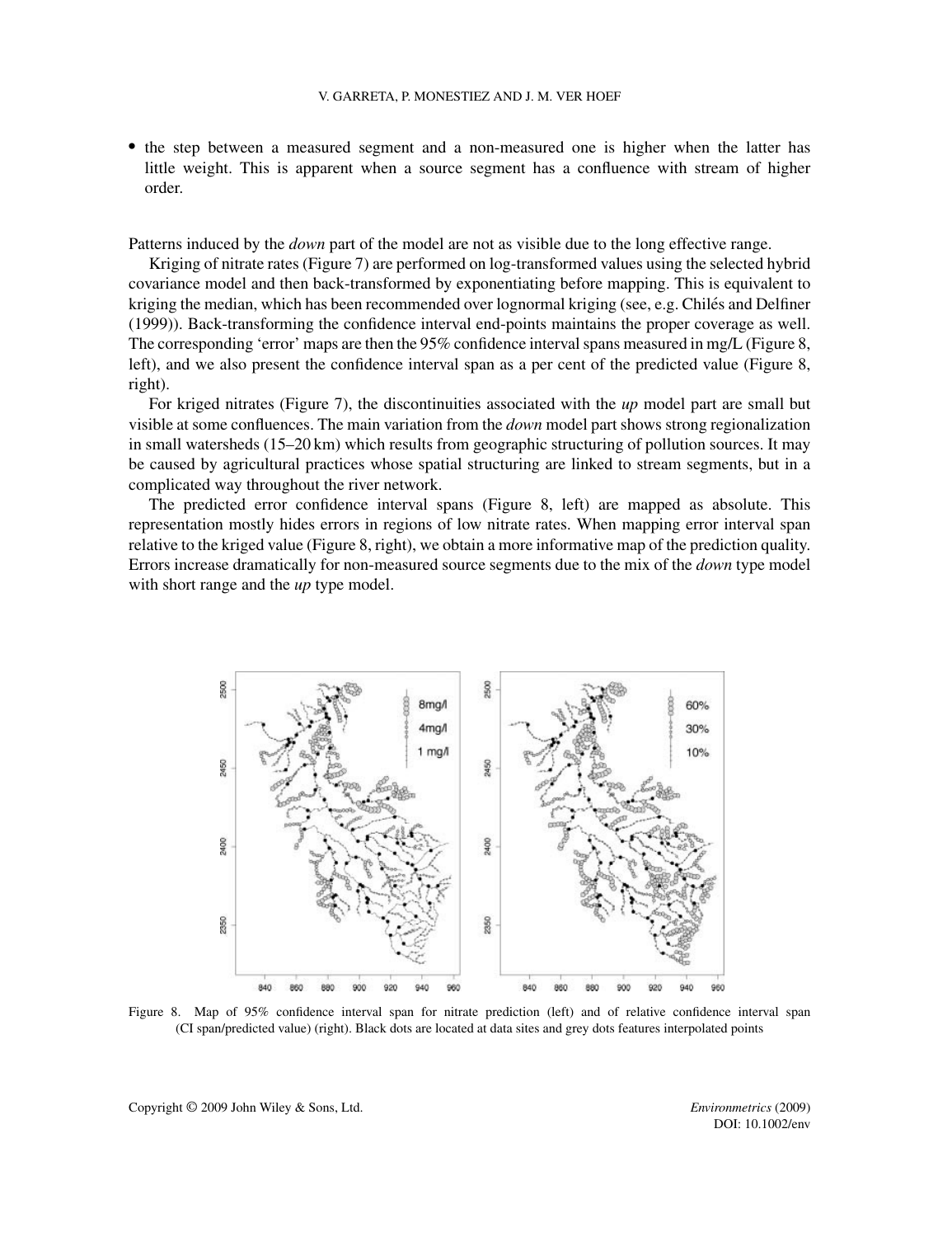#### SPATIAL PREDICTION ON RIVER NETWORK

#### 5. DISCUSSION

Both *up* and *down* models show a real efficiency in spatial predictions along the river network. When compared to a geostatistical approach solely based on geographical distance, the proposed models can be directly related to the river based on physical and chemical processes within a network. For example Ver Hoef *et al*. (2006) interpret their *up* covariance model as diffusion of a passive element following stream flow and mixed at each confluence. The *down* isotropic exponential model is intuitively interpreted as corresponding to a diffusion without taking the stream flow into account, etc.

In practice, it seems desirable to systematically test the mixture of the *up* and *down* models for real data. For actual environmental variables, a pure *up* or a pure *down* model is highly improbable due to the fact that these variables are generally influenced by several natural processes.

The way our covariances are built using unilateral kernels give only covariance models with strictly negative slope at the origin. Smoother models that are twice differentiable at the origin could be obtained by bilateral kernels differentiable at the origin.

The *up* model, which forms part of the hybrid model as well, introduces discontinuities in covariance and in the RF at each confluence. It is a rather atypical characteristic for covariance functions, which arises due to the desire to maintain stationarity in the variance. The choice made by Ver Hoef *et al*. (2006) and Cressie *et al.* (2006), maintaining stationarity in variance seems natural when modelling bounded processes such as mixing of a pollutant. When considering other processes showing an accumulation it may be useful to consider the opposite balance: a stationary covariance and non-stationnary variance. In theory, this could be handled by a different weighting scheme.

A problem with the *up* models is their identifiability when spatial samples are homogeneously distributed and rarely with more that one point between two confluences. This can lead to estimates of infinite range and the RF is modelled with constant values between confluences and discontinuities at confluence, giving a crucial role to the weighting system of  $\Omega$ 's.

This indicates that more work needs to be done on the spatial sample scheme. For exemple, several sampled sites between confluences should improve *up* part estimation, sampled sites surrounding a confluence will give more information on the system of  $\Omega$  weights, and sampling the periphery of the network close to sources should give good overall error maps. Finding a good compromise with limited sample size on large network is a complex optimization problem.

Another perspective is to generalize the different models, *up*, *down* and hybrid, within the general framework of bilateral kernels. However, deriving analytical expressions of covariance becomes a challenging problem and interpretation of covariance structures by natural mechanisms becomes less straightforward.

A final extension of these models is to use them as latent variables in hierarchical spatial models. For example, we could consider modelling the spatial distribution of a disease potential along a river network, using these kinds of models as a latent variable for the mean (using the appropriate link function) of a Poisson distribution for count data, or the mean of a Bernoulli distribution for presence/absence data.

#### **REFERENCES**

Akaike H. 1974. A new look at the statistical model identification. *IEEE Transactions on Automatic Control* **AC-19**: 716–723. Bailly J-S, Monestiez P, Lagacherie P. 2006. Modelling spatial processes on directed trees with geostatistics: application to artificial network properties on rural catchment areas. *Mathematical Geology* **38**: 515–539.

Barry RP, Ver Hoef JM. 1996. Blackbox kriging: spatial prediction whithout specifying the variogram. *Journal of Agricultural, Biological and Environmental Statistics* **1**: 297–322.